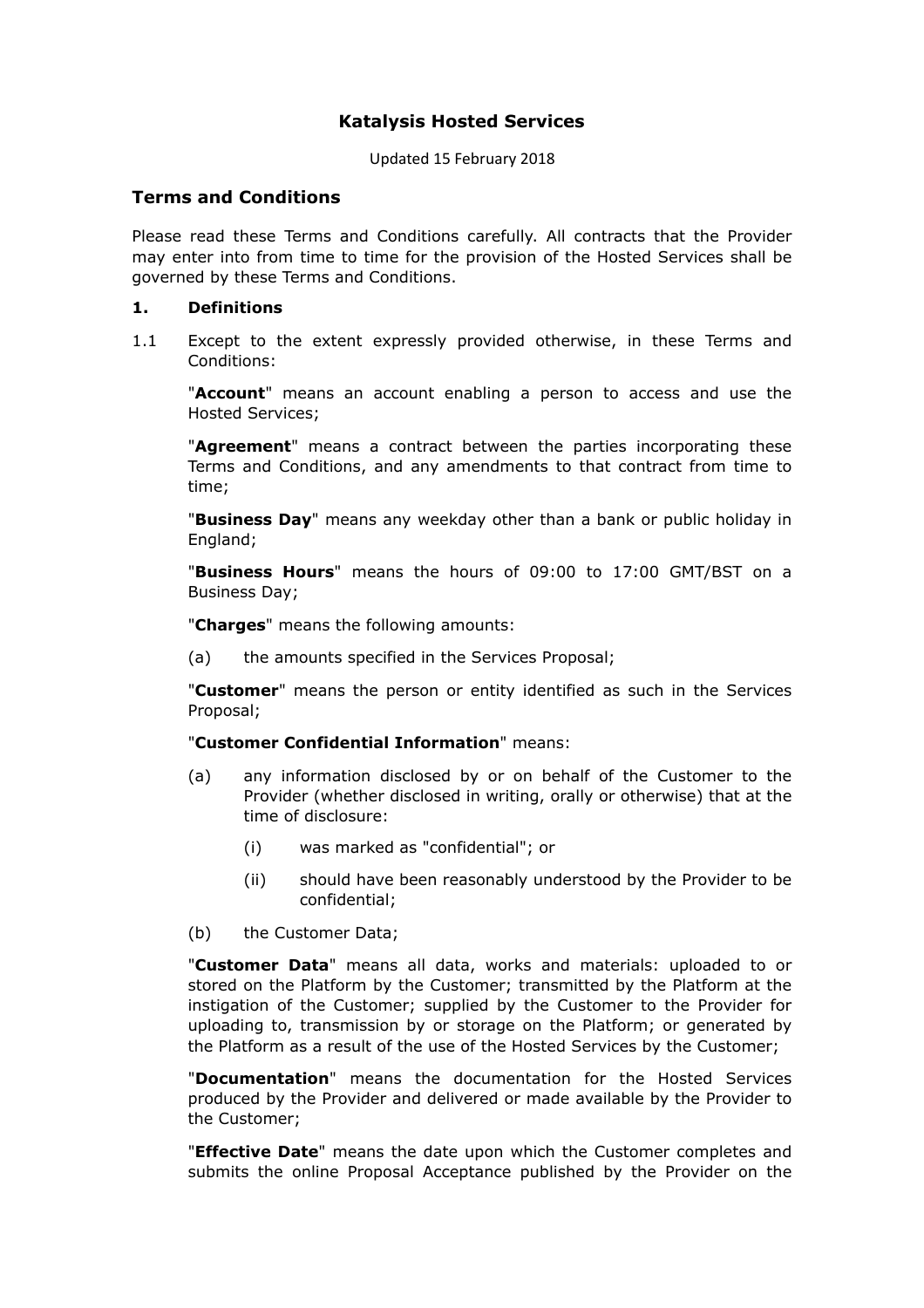Provider's website or the date upon which the Customer sends to the Provider an order confirmation;

 "**Force Majeure Event**" means an event, or a series of related events, that is outside the reasonable control of the party affected (including failures of the internet or any public telecommunications network, hacker attacks, denial of service attacks, virus or other malicious software attacks or infections, power failures, industrial disputes affecting any third party, changes to the law, disasters, explosions, fires, floods, riots, terrorist attacks and wars);

 "**Hosted Services**" means an AddOn Package for the concrete5 content management system, as specified in the Proposal, which will be made available by the Provider to the Customer as a service via the internet in accordance with these Terms and Conditions;

 "**Hosted Services Defect**" means a defect, error or bug in the Platform having an adverse effect on the appearance, operation, functionality or performance of the Hosted Services, but excluding any defect, error or bug caused by or arising as a result of:

- (a) any act or omission of the Customer;
- (b) any use of the Platform or Hosted Services contrary to the Documentation, whether by the Customer or by any person authorised by the Customer;
- (c) a failure of the Customer to perform or observe any of its obligations in the Agreement; and/or
- (d) an incompatibility between the Platform or Hosted Services and any other system, network, application, program, hardware or software not specified as compatible in the Hosted Services Specification;

 "**Hosted Services Specification**" means the specification for the Platform and Hosted Services set out in the Services Proposal and in the Documentation;

 "**Intellectual Property Rights**" means all intellectual property rights wherever in the world, whether registrable or unregistrable, registered or unregistered, including any application or right of application for such rights (and these "intellectual property rights" include copyright and related rights, database rights, confidential information, trade secrets, know-how, business names, trade names, trade marks, service marks, passing off rights, unfair competition rights, patents, petty patents, utility models, semi-conductor topography rights and rights in designs);

 "**Maintenance Services**" means the general maintenance of the Platform and Hosted Services, and the application of Updates and Upgrades;

 "**Permitted Purpose**" means the provision of an estate agency website for the Customer.

 "**Personal Data**" has the meaning given to it in the Data Protection Act 1998;

 "**Platform**" means the platform managed by the Provider and used by the Provider to provide the Hosted Services, including the application and database software for the Hosted Services, the system and server software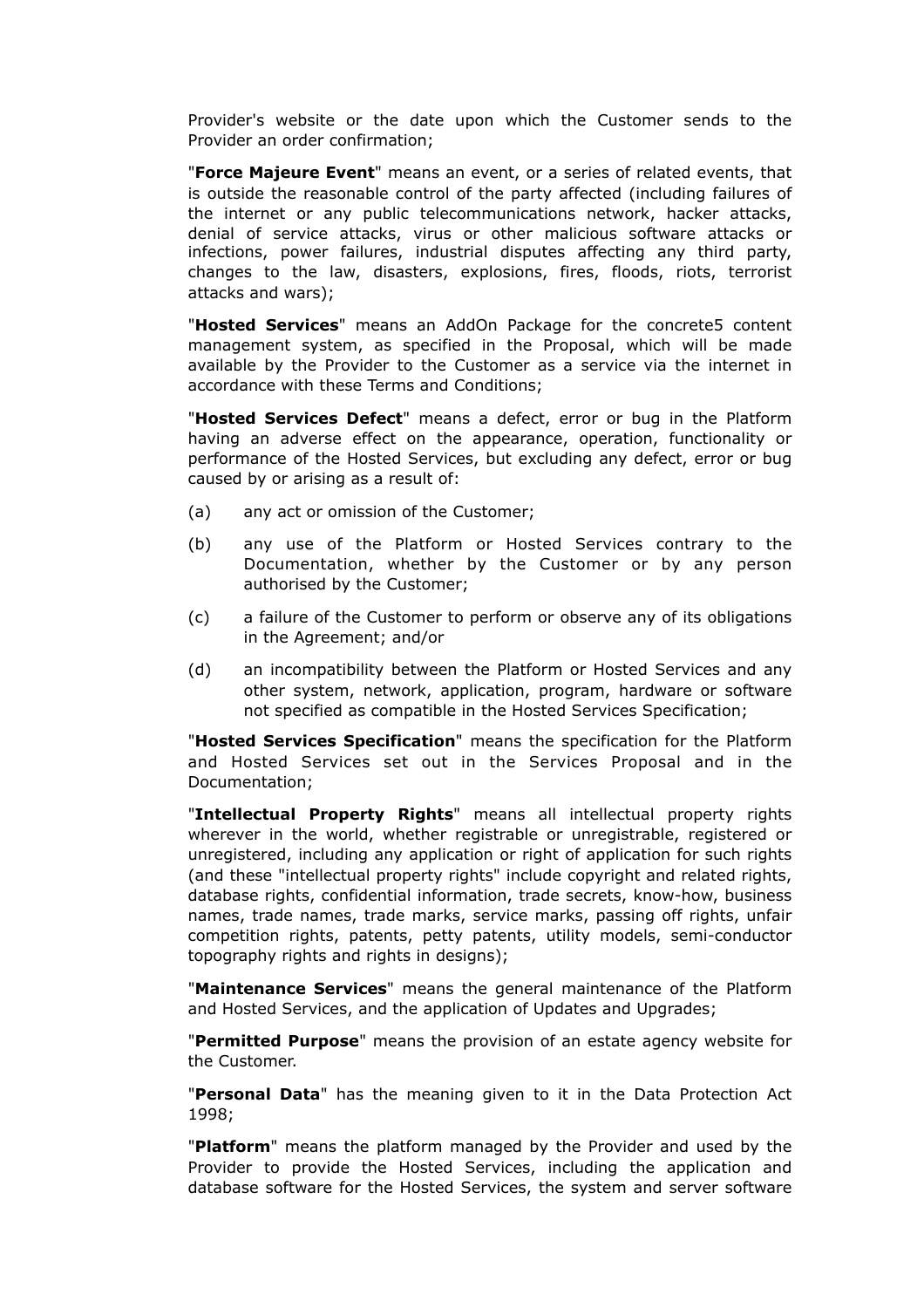used to provide the Hosted Services, and the computer hardware on which that application, database, system and server software is installed;

 "**Provider**" means Katalysis Net Ltd of 65 High Street, Harpenden, Herts AL5 2SL, a company incorporated in England and Wales (registration number 4038306) having its registered office at Charter House, Marlborough Park, Southdown Road, Harpenden, Herts AL5 1NL;

 "**Services**" means any services that the Provider provides to the Customer, or has an obligation to provide to the Customer, under these Terms and Conditions;

 "**Services Proposal**" means a proposal document published by the Provider and completed and submitted by the Customer, or a hard-copy order form signed or otherwise agreed by or on behalf of each party, in each case incorporating these Terms and Conditions by reference;

 "**Support Services**" means support in relation to the use of, and the identification and resolution of errors in, the Hosted Services, but shall not include the provision of training services;

 "**Supported Web Browser**" means the current release from time to time of Microsoft Internet Explorer, Mozilla Firefox, Google Chrome or Apple Safari;

 "**Term**" means the term of the Agreement, commencing in accordance with Clause 2.1 and ending in accordance with Clause 2.2;

 "**Terms and Conditions**" means all the documentation containing the provisions of the Agreement, namely the Services Order Form, the main body of these Terms and Conditions and Schedule 1 (Acceptable Use Policy), including any amendments to that documentation from time to time;

 "**Update**" means a hotfix, patch or minor version update to any Platform software; and

"**Upgrade**" means a major version upgrade of any Platform software.

# **2. Term**

- 2.1 The Agreement shall come into force upon the Effective Date.
- 2.2 The Agreement shall continue in force indefinitely, subject to termination in accordance with Clause 17.
- 2.3 Unless the parties expressly agree otherwise in writing, each Services Order Form shall create a distinct contract under these Terms and Conditions.

#### **3. Hosted Services**

- 3.1 The Provider shall create an Account for the Customer and shall provide to the Customer login details for that Account on or promptly following the Effective Date.
- 3.2 The Provider hereby grants to the Customer a licence to use the Hosted Services for the business purposes of the Customer during the Term.
- 3.3 The licence granted by the Provider to the Customer under Clause 3.2 is subject to the following limitations:
	- (a) the Hosted Services may only be used by the officers, employees, agents and subcontractors of the Customer;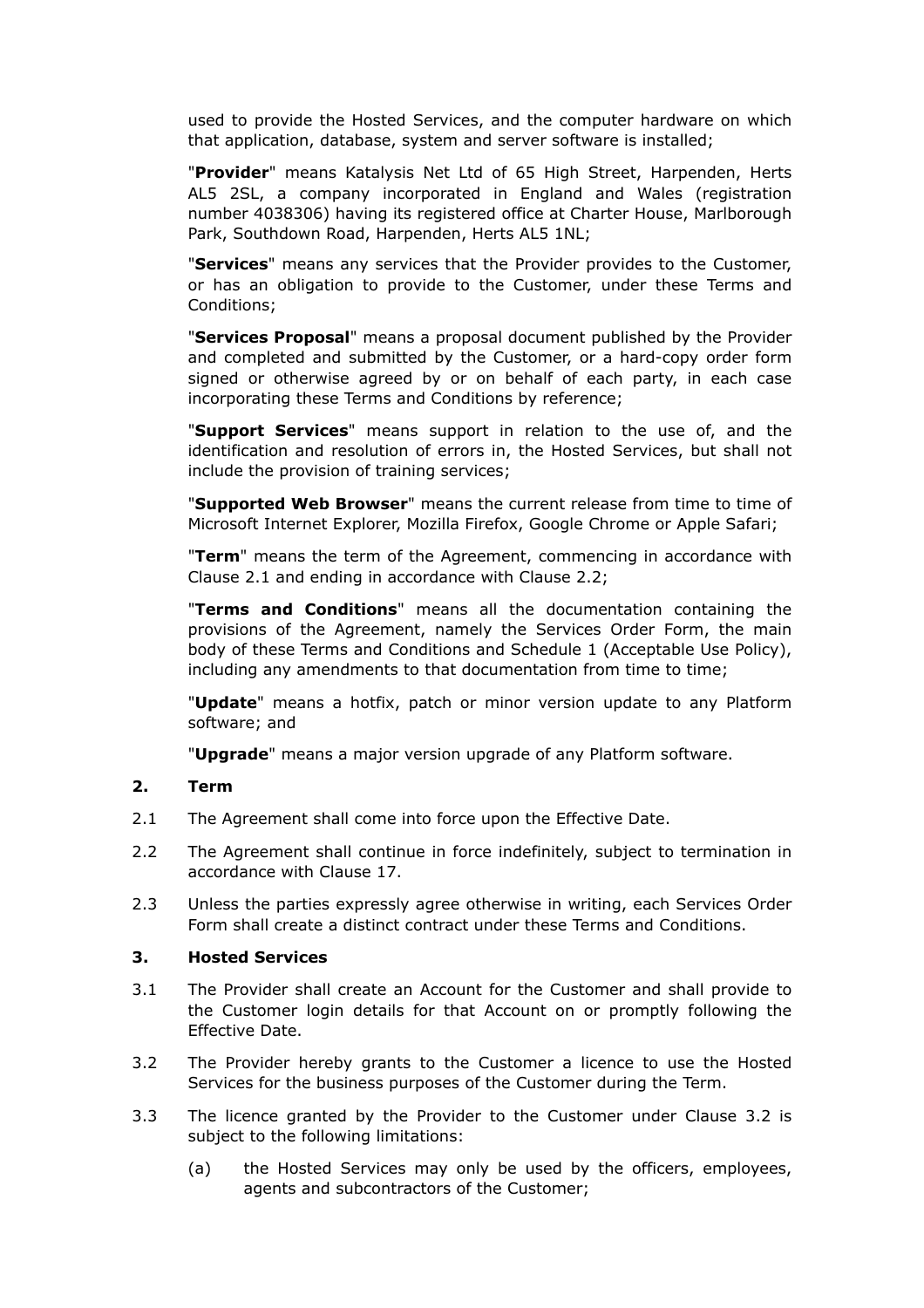- 3.4 Except to the extent expressly permitted in these Terms and Conditions or required by law on a non-excludable basis, the licence granted by the Provider to the Customer under Clause 3.2 is subject to the following prohibitions:
	- (a) the Customer must not sub-license its right to access and use the Hosted Services;
	- (b) the Customer must not permit any unauthorised person to access or use the Hosted Services;
	- (c) the Customer must not make any alteration to the Platform.
- 3.5 The Customer shall use reasonable endeavours, including reasonable security measures relating to Account access details, to ensure that no unauthorised person may gain access to the Hosted Services using an administrator Account.
- 3.6 The Provider shall use all reasonable endeavours to maintain the availability of the Hosted Services to the Customer, but does not guarantee 100% availability.
- 3.7 For the avoidance of doubt, downtime caused directly or indirectly by any of the following shall not be considered a breach of the Agreement:
	- (a) a Force Majeure Event;
	- (b) a fault or failure of the internet or any public telecommunications network;
	- (c) a fault or failure of the Customer's computer systems or networks;
	- (d) any breach by the Customer of the Agreement; or
	- (e) scheduled maintenance carried out in accordance with the Agreement.
- 3.8 The Customer must comply with Schedule 1 (Acceptable Use Policy), and must ensure that all persons using the Hosted Services with the authority of the Customer or by means of an administrator Account comply with Schedule 1 (Acceptable Use Policy).
- 3.9 The Customer must not use the Hosted Services in any way that causes, or may cause, damage to the Hosted Services or Platform or impairment of the availability or accessibility of the Hosted Services.
- 3.10 The Customer must not use the Hosted Services:
	- (a) in any way that is unlawful, illegal, fraudulent or harmful; or
	- (b) in connection with any unlawful, illegal, fraudulent or harmful purpose or activity.
- 3.11 For the avoidance of doubt, the Customer has no right to access the software code (including object code, intermediate code and source code) of the Platform, either during or after the Term.
- 3.12 The Provider may suspend the provision of the Hosted Services if any amount due to be paid by the Customer to the Provider under the Agreement is overdue, and the Provider has given to the Customer at least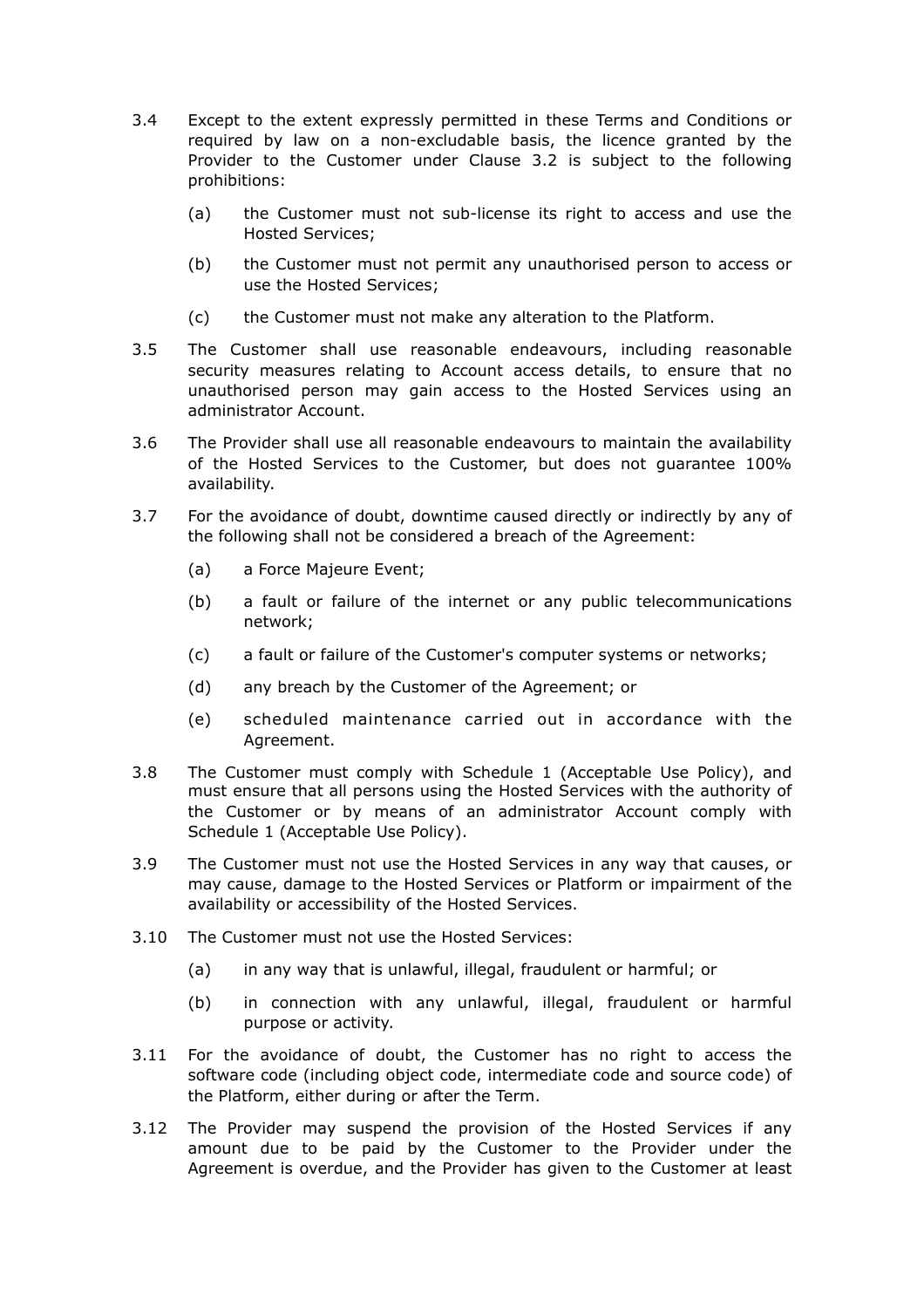30 days' written notice, following the amount becoming overdue, of its intention to suspend the Hosted Services on this basis.

## **4. Maintenance Services**

- 4.1 The Provider shall provide the Maintenance Services to the Customer during the Term.
- 4.2 The Provider shall where practicable give to the Customer prior written notice of scheduled Maintenance Services that are likely to affect the availability of the Hosted Services or are likely to have a material negative impact upon the Hosted Services, without prejudice to the Provider's other notice obligations under this main body of these Terms and Conditions.
- 4.3 The Provider shall give to the Customer prior written notice of the application of an Upgrade to the Platform.
- 4.4 The Provider shall give to the Customer written notice of the application of any security Update to the Platform and prior written notice of the application of any non-security Update to the Platform.
- 4.5 The Provider shall provide the Maintenance Services with reasonable skill and care.
- 4.6 The Provider may suspend the provision of the Maintenance Services if any amount due to be paid by the Customer to the Provider under the Agreement is overdue, and the Provider has given to the Customer at least 30 days' written notice, following the amount becoming overdue, of its intention to suspend the Maintenance Services on this basis.

#### **5. Support Services**

- 5.1 The Provider shall provide the Support Services to the Customer during the Term.
- 5.2 The Provider shall make available to the Customer a helpdesk in accordance with the provisions of this main body of these Terms and Conditions.
- 5.3 The Provider shall provide the Support Services with reasonable skill and care.
- 5.4 The Customer may use the helpdesk for the purposes of requesting and, where applicable, receiving the Support Services; and the Customer must not use the helpdesk for any other purpose.
- 5.5 The Provider shall respond promptly to all requests for Support Services made by the Customer through the helpdesk.
- 5.6 The Provider may suspend the provision of the Support Services if any amount due to be paid by the Customer to the Provider under the Agreement is overdue, and the Provider has given to the Customer at least 30 days' written notice, following the amount becoming overdue, of its intention to suspend the Support Services on this basis.

## **6. Customer Data**

6.1 The Customer hereby grants to the Provider a non-exclusive licence to copy, reproduce, store, distribute, publish, export, adapt, edit and translate the Customer Data to the extent reasonably required for the performance of the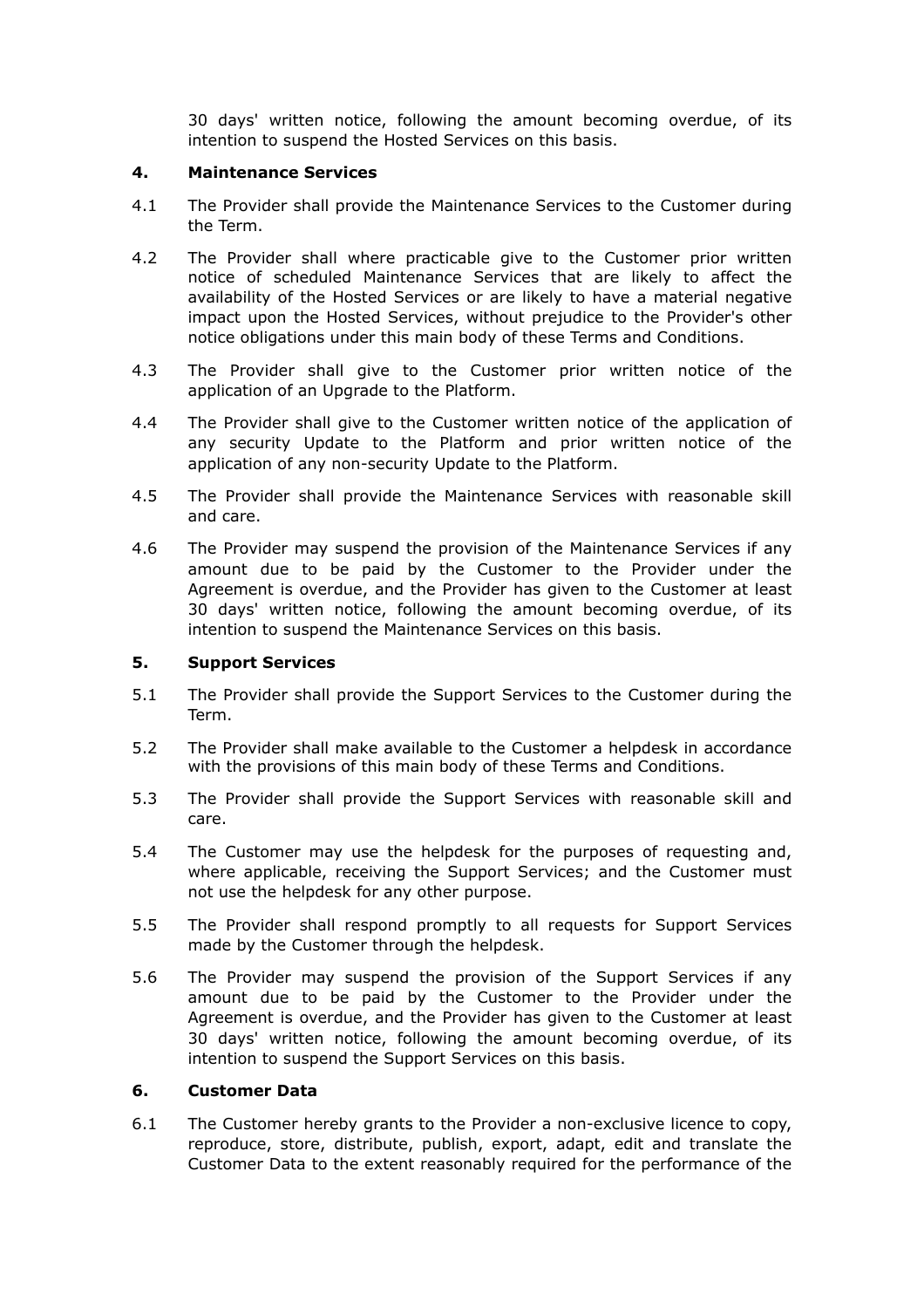Provider's obligations and the exercise of the Provider's rights under the Agreement.

- 6.2 The Customer warrants to the Provider that the Customer Data / the use of the Customer Data by the Provider in accordance with the Agreement will not:
	- (a) breach the provisions of any law, statute or regulation;
	- (b) infringe the Intellectual Property Rights or other legal rights of any person; or
	- (c) give rise to any cause of action against the Provider,

in each case in any jurisdiction and under any applicable law.

- 6.3 The Provider shall create a back-up copy of the Customer Data at least daily, shall ensure that each such copy is sufficient to enable the Provider to restore the Hosted Services to the state they were in at the time the backup was taken, and shall retain and securely store each such copy for a minimum period of 14 days.
- 6.4 Within the period of 1 Business Day following receipt of a written request from the Customer, the Provider shall use all reasonable endeavours to restore to the Platform the Customer Data stored in any back-up copy created and stored by the Provider in accordance with Clause 6.3. The Customer acknowledges that this process will overwrite the Customer Data stored on the Platform prior to the restoration.

# **7. Mobile App**

7.1 The parties acknowledge and agree that in the use of any Mobile App that may become part of the Service in future, the parties' respective rights and obligations and any liabilities of either party arising out of the use of the Mobile App shall be subject to separate terms and conditions, and accordingly these Terms and Conditions shall not govern any such use, rights, obligations or liabilities.

# **8. No assignment of Intellectual Property Rights**

8.1 Nothing in the Agreement shall operate to assign or transfer any Intellectual Property Rights from the Provider to the Customer, or from the Customer to the Provider.

#### **9. Charges**

- 9.1 The Customer shall pay the Charges to the Provider in accordance with these Terms and Conditions.
- 9.2 All amounts stated in or in relation to these Terms and Conditions are, unless the context requires otherwise, stated exclusive of any applicable value added tax, which will be added to those amounts and payable by the Customer to the Provider.

#### **10. Payments**

10.1 The Provider shall issue invoices for the Charges to the Customer in advance of the period to which they relate.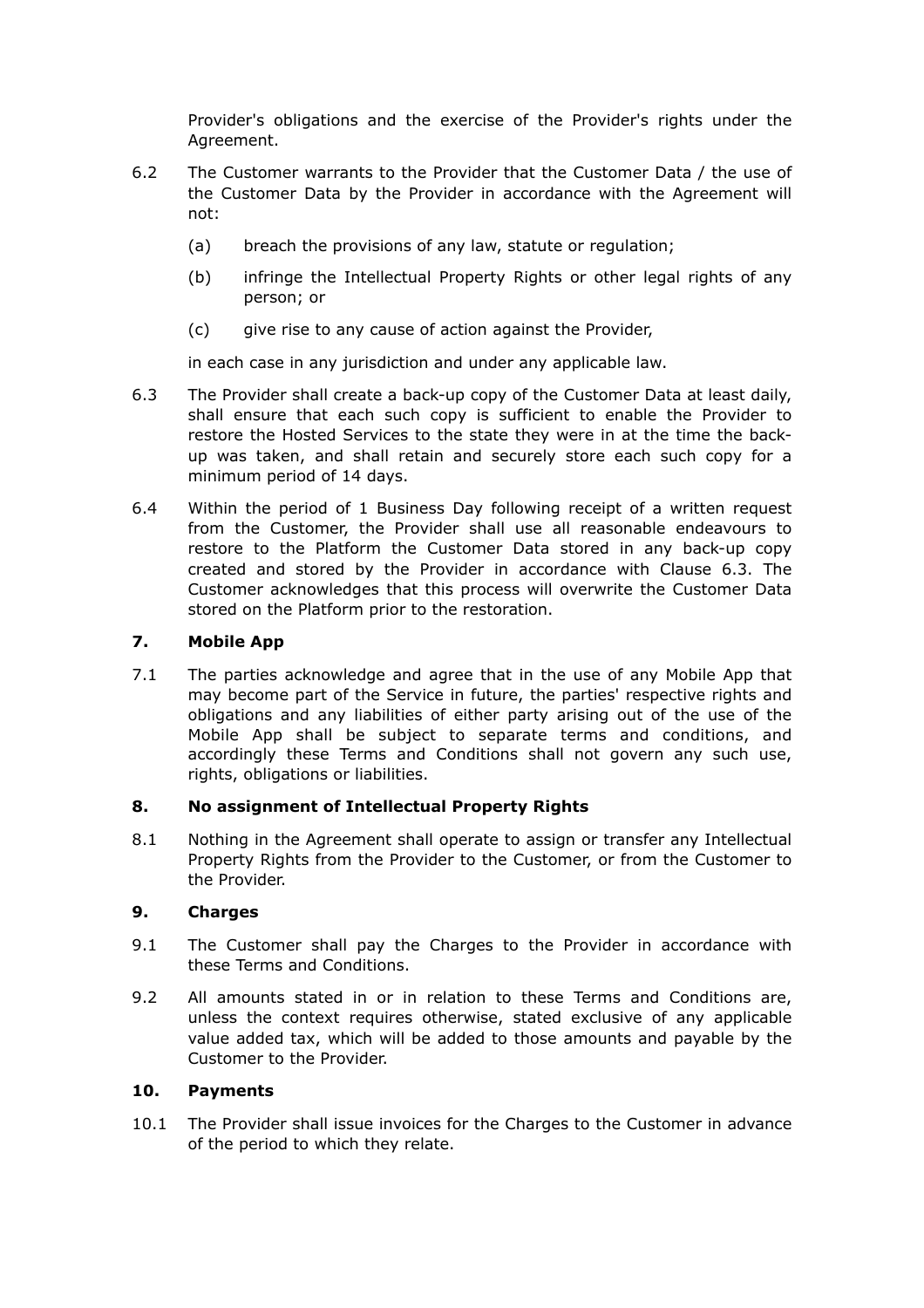- 10.2 The Customer must pay the Charges to the Provider within the period of 30 days following the issue of an invoice in accordance with this Clause.
- 10.3 The Customer must pay the Charges using such payment details as are notified by the Provider to the Customer from time to time.
- 10.4 If the Customer does not pay any amount properly due to the Provider under these Terms and Conditions, the Provider may:
	- (a) charge the Customer interest on the overdue amount at the rate of 8% per annum above the Bank of England base rate from time to time (which interest will accrue daily until the date of actual payment and be compounded at the end of each calendar month); or
	- (b) claim interest and statutory compensation from the Customer pursuant to the Late Payment of Commercial Debts (Interest) Act 1998.

## **11. Provider's confidentiality obligations**

- 11.1 The Provider must:
	- (a) keep the Customer Confidential Information strictly confidential;
	- (b) not disclose the Customer Confidential Information to any person without the Customer's prior written consent;
	- (c) use the same degree of care to protect the confidentiality of the Customer Confidential Information as the Provider uses to protect the Provider's own confidential information of a similar nature, being at least a reasonable degree of care;
- 11.2 This Clause 11 imposes no obligations upon the Provider with respect to Customer Confidential Information that:
	- (a) is known to the Provider before disclosure under these Terms and Conditions and is not subject to any other obligation of confidentiality;
	- (b) is or becomes publicly known through no act or default of the Provider; or
- 11.3 The restrictions in this Clause 11 do not apply to the extent that any Customer Confidential Information is required to be disclosed by any law or regulation, by any judicial or governmental order or request, or pursuant to disclosure requirements relating to the listing of the stock of the Provider on any recognised stock exchange.
- 11.4 The provisions of this Clause 11 shall continue in force indefinitely following the termination of the Agreement.

## **12. Data protection**

- 12.1 The Customer warrants to the Provider that it has the legal right to disclose all Personal Data that it does in fact disclose to the Provider under or in connection with these Terms and Conditions.
- 12.2 To the extent that the Provider processes Personal Data disclosed by the Customer, the Provider warrants that: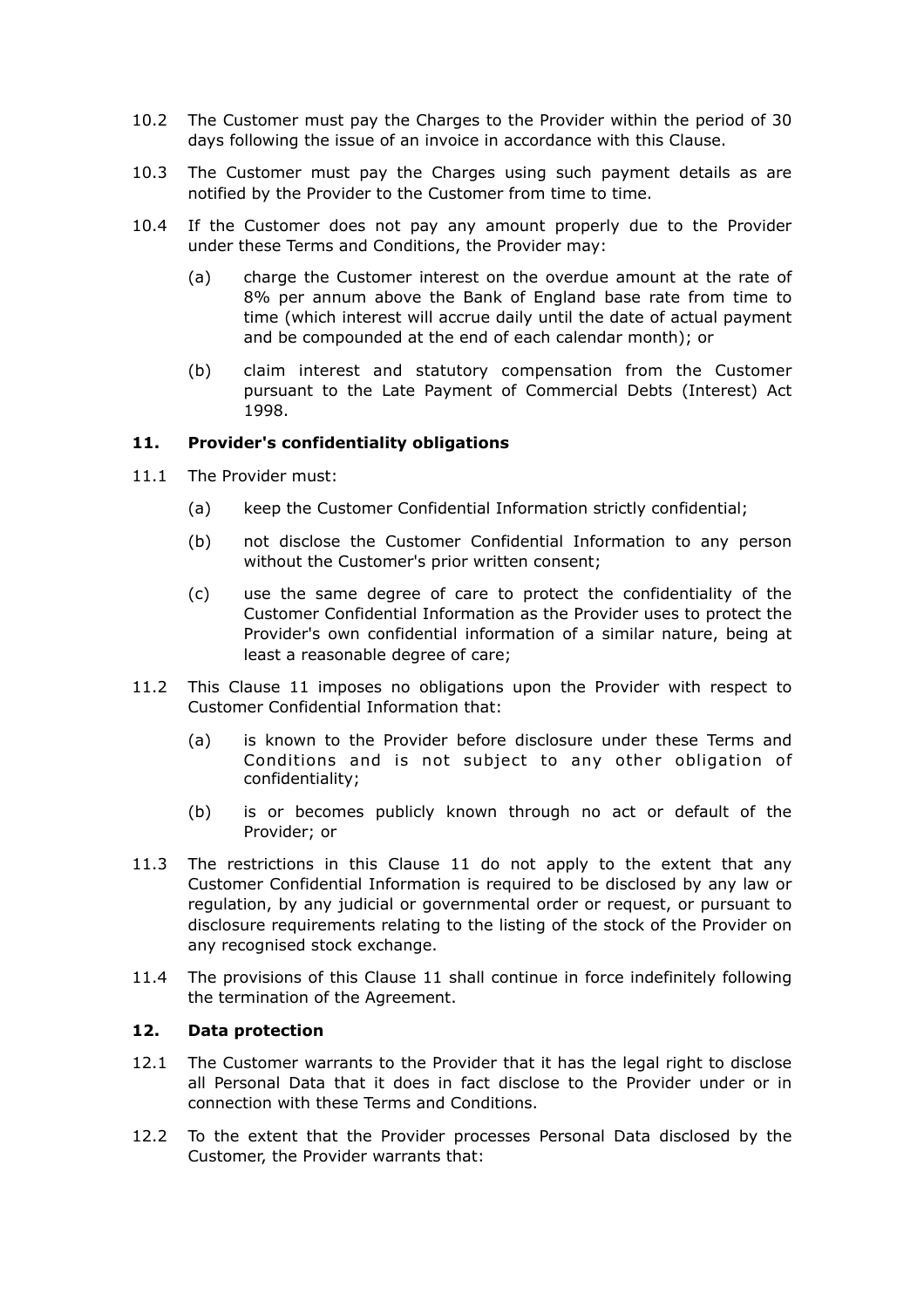- (a) it will act only on instructions from the Customer in relation to the processing of that Personal Data;
- (b) it has in place appropriate security measures (both technical and organisational) against unlawful or unauthorised processing of that Personal Data and against loss or corruption of that Personal Data; and

# **13. Warranties**

- 13.1 The Provider warrants to the Customer that:
	- (a) the Provider has the legal right and authority to enter into the Agreement and to perform its obligations under these Terms and Conditions;
	- (b) the Provider will comply with all applicable legal and regulatory requirements applying to the exercise of the Provider's rights and the fulfilment of the Provider's obligations under these Terms and Conditions; and
	- (c) the Provider has or has access to all necessary know-how, expertise and experience to perform its obligations under these Terms and Conditions.
- 13.2 The Provider warrants to the Customer that:
	- (a) the Platform and Hosted Services will conform in all material respects with the Hosted Services Specification;
	- (b) the Hosted Services will be free from Hosted Services Defects;
	- (c) the application of Updates and Upgrades to the Platform by the Provider will not introduce any Hosted Services Defects into the Hosted Services;
	- (d) the Platform will be free from viruses, worms, Trojan horses, ransomware, spyware, adware and other malicious software programs; and
	- (e) the Platform will incorporate security features reflecting the requirements of good industry practice.
- 13.3 The Provider warrants to the Customer that the Hosted Services, when used by the Customer in accordance with these Terms and Conditions, will not breach any laws, statutes or regulations applicable under English law.
- 13.4 The Provider warrants to the Customer that the Hosted Services, when used by the Customer in accordance with these Terms and Conditions, will not infringe the Intellectual Property Rights of any person in any jurisdiction and under any applicable law.
- 13.5 The Customer warrants to the Provider that it has the legal right and authority to enter into the Agreement and to perform its obligations under the Agreement.
- 13.6 All of the parties' warranties and representations in respect of the subject matter of the Agreement are expressly set out in these Terms and Conditions. To the maximum extent permitted by applicable law, no other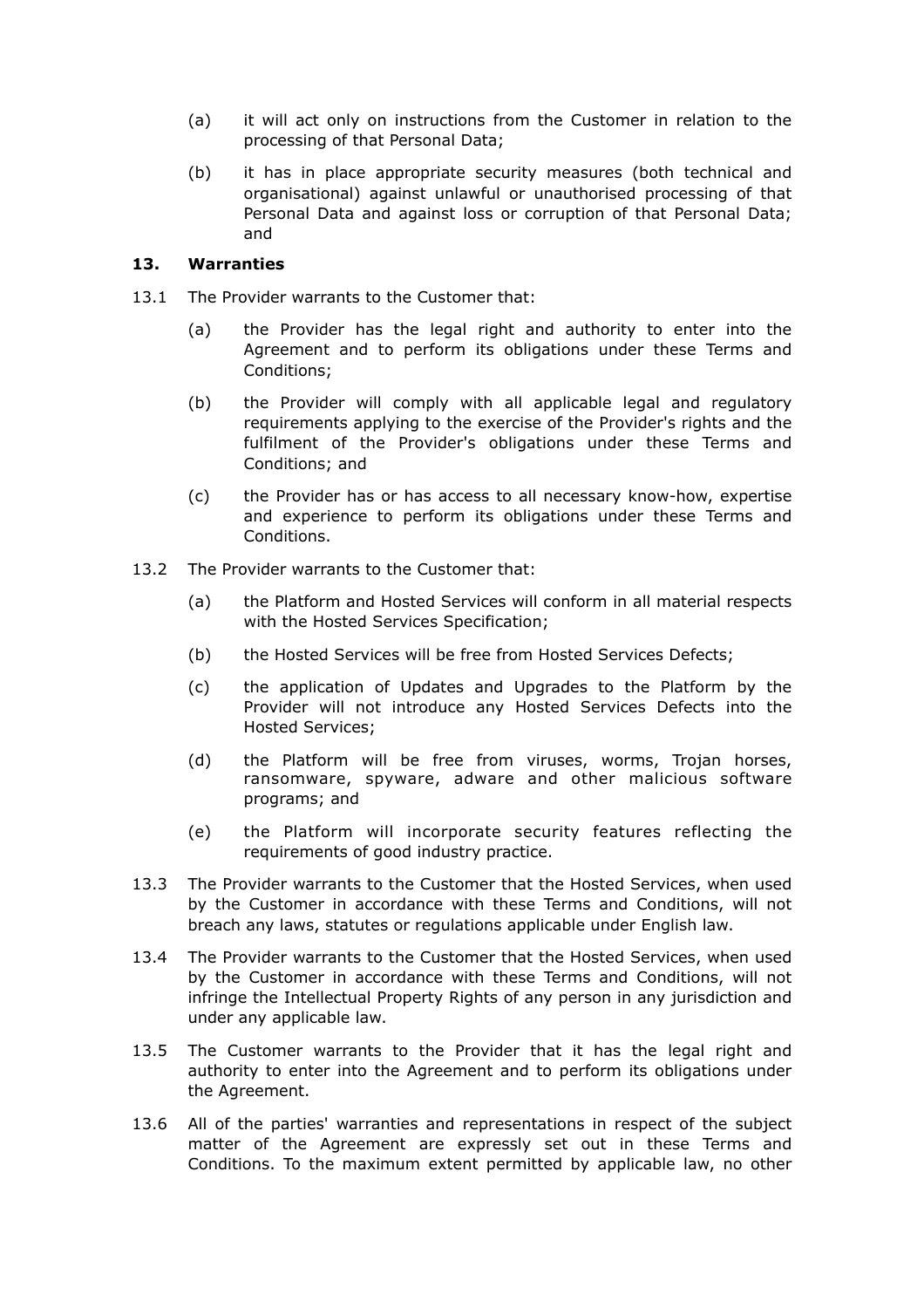warranties or representations concerning the subject matter of the Agreement will be implied into the Agreement or any related contract.

### **14. Acknowledgements and warranty limitations**

- 14.1 The Customer acknowledges that complex software is never wholly free from defects, errors and bugs; and subject to the other provisions of these Terms and Conditions, the Provider gives no warranty or representation that the Hosted Services will be wholly free from defects, errors and bugs.
- 14.2 The Customer acknowledges that complex software is never entirely free from security vulnerabilities; and subject to the other provisions of these Terms and Conditions, the Provider gives no warranty or representation that the Hosted Services will be entirely secure.
- 14.3 The Customer acknowledges that the Hosted Services are designed to be compatible only with that software and those systems specified as compatible in the Hosted Services Specification; and the Provider does not warrant or represent that the Hosted Services will be compatible with any other software or systems.
- 14.4 The Customer acknowledges that the Provider will not provide any legal, financial, accountancy or taxation advice under these Terms and Conditions or in relation to the Hosted Services; and, except to the extent expressly provided otherwise in these Terms and Conditions, the Provider does not warrant or represent that the Hosted Services or the use of the Hosted Services by the Customer will not give rise to any legal liability on the part of the Customer or any other person.

## **15. Limitations and exclusions of liability**

- 15.1 Nothing in the Agreement will:
	- (a) limit or exclude any liability for death or personal injury resulting from negligence;
	- (b) limit or exclude any liability for fraud or fraudulent misrepresentation;
	- (c) limit any liabilities in any way that is not permitted under applicable law; or
	- (d) exclude any liabilities that may not be excluded under applicable law.
- 15.2 The limitations and exclusions of liability set out in this Clause 15 and elsewhere in the Agreement:
	- (a) are subject to Clause 15.1; and
	- (b) govern all liabilities arising under the Agreement or relating to the subject matter of the Agreement, including liabilities arising in contract, in tort (including negligence) and for breach of statutory duty, except to the extent expressly provided otherwise in the Agreement.
- 15.3 Neither party shall be liable to the other party in respect of any losses arising out of a Force Majeure Event.
- 15.4 Neither party shall be liable to the other party in respect of any loss of profits or anticipated savings.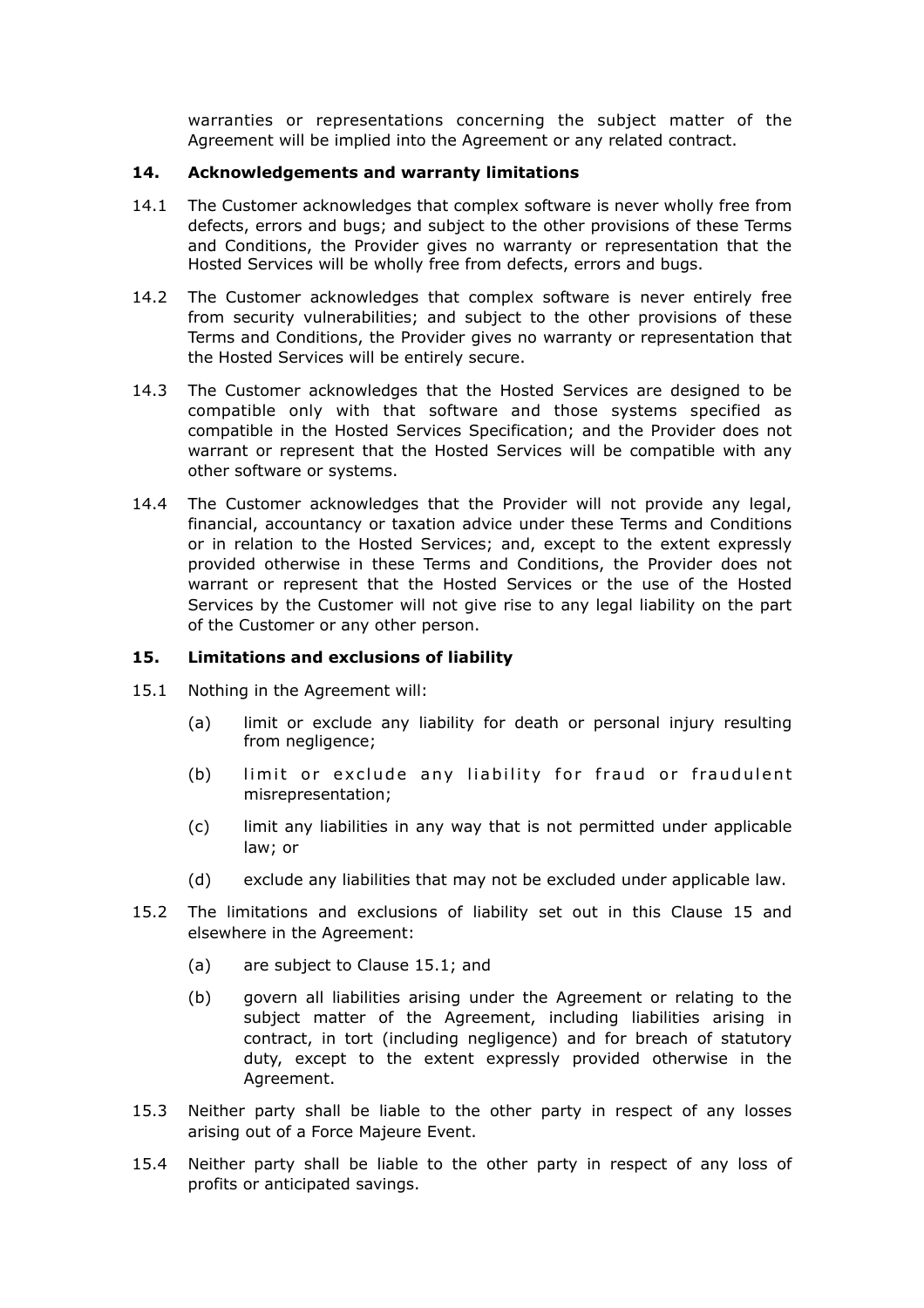- 15.5 Neither party shall be liable to the other party in respect of any loss of revenue or income.
- 15.6 Neither party shall be liable to the other party in respect of any loss of use or production.
- 15.7 Neither party shall be liable to the other party in respect of any loss of business, contracts or opportunities.
- 15.8 Neither party shall be liable to the other party in respect of any loss or corruption of any data, database or software.
- 15.9 Neither party shall be liable to the other party in respect of any special, indirect or consequential loss or damage.
- 15.10 The liability of each party to the other party under the Agreement in respect of any event or series of related events shall not exceed the greater of:
	- (a) *£1,000*; and
	- (b) the total amount paid and payable by the Customer to the Provider under the Agreement in the 12 month period preceding the commencement of the event or events.
- 15.11 The aggregate liability of each party to the other party under the Agreement shall not exceed the greater of:
	- (a) *£1000*; and
	- (b) the total amount paid and payable by the Customer to the Provider under the Agreement.

#### **16. Force Majeure Event**

- 16.1 If a Force Majeure Event gives rise to a failure or delay in either party performing any obligation under the Agreement that obligation will be suspended for the duration of the Force Majeure Event.
- 16.2 A party that becomes aware of a Force Majeure Event which gives rise to, or which is likely to give rise to, any failure or delay in that party performing any obligation under the Agreement, must:
	- (a) promptly notify the other; and
	- (b) inform the other of the period for which it is estimated that such failure or delay will continue.
- 16.3 A party whose performance of its obligations under the Agreement is affected by a Force Majeure Event must take reasonable steps to mitigate the effects of the Force Majeure Event.

# **17. Termination**

- 17.1 Either party may terminate the Agreement by giving to the other party at least 30 days' written notice of termination.
- 17.2 Either party may terminate the Agreement immediately by giving written notice of termination to the other party if the other party commits a material breach of these Terms and Conditions.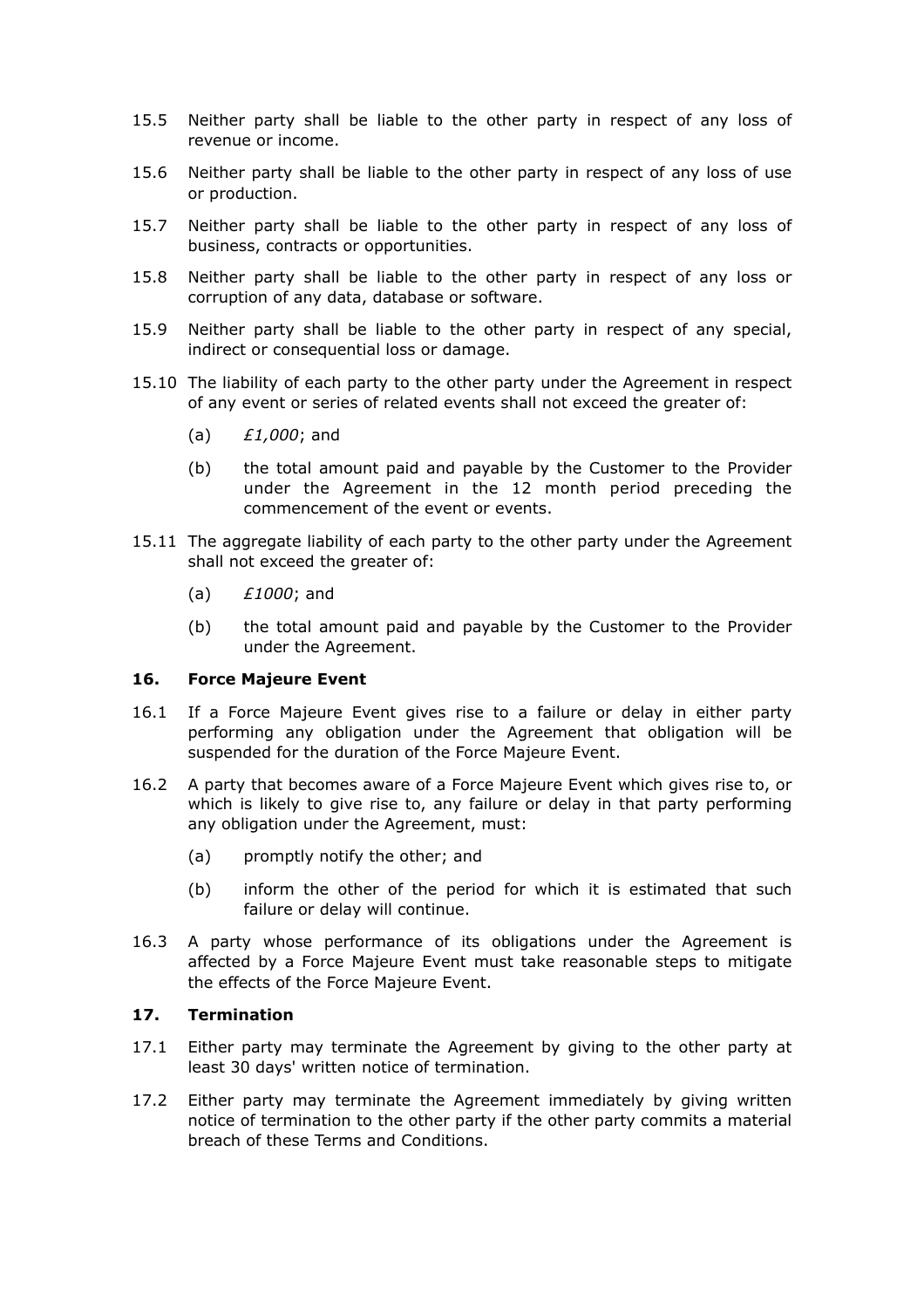- 17.3 Either party may terminate the Agreement immediately by giving written notice of termination to the other party if:
	- (a) the other party:
		- (i) is dissolved;
		- (ii) ceases to conduct all (or substantially all) of its business;
		- (iii) is or becomes unable to pay its debts as they fall due;
		- (iv) is or becomes insolvent or is declared insolvent; or
		- (v) convenes a meeting or makes or proposes to make any arrangement or composition with its creditors;
	- (b) an administrator, administrative receiver, liquidator, receiver, trustee, manager or similar is appointed over any of the assets of the other party;
	- (c) an order is made for the winding up of the other party, or the other party passes a resolution for its winding up;
	- (d) if that other party is an individual:
		- (i) that other party dies;
		- (ii) as a result of illness or incapacity, that other party becomes incapable of managing his or her own affairs; or
		- (iii) that other party is the subject of a bankruptcy petition or order.

# **18. Effects of termination**

- 18.1 Upon the termination of the Agreement, all of the provisions of these Terms and Conditions shall cease to have effect, save that the following provisions of these Terms and Conditions shall survive and continue to have effect (in accordance with their express terms or otherwise indefinitely): Clauses 1, 3.11, 7, 10.2, 10.4, 11, 15, 18, 21 and 22.
- 18.2 The termination of the Agreement shall not affect the accrued rights of either party.
- 18.3 Within 30 days following the termination of the Agreement for any reason:
	- (a) the Customer must pay to the Provider any Charges in respect of Services provided to the Customer before the termination of the Agreement; and
	- (b) the Provider must refund to the Customer any Charges paid by the Customer to the Provider in respect of Services that were to be provided to the Customer after the termination of the Agreement,

without prejudice to the parties' other legal rights.

## **19. Notices**

19.1 Any notice from one party to the other party under these Terms and Conditions must be given by one of the following methods (using the relevant contact details set out in the Services Proposal and Clause 19.2):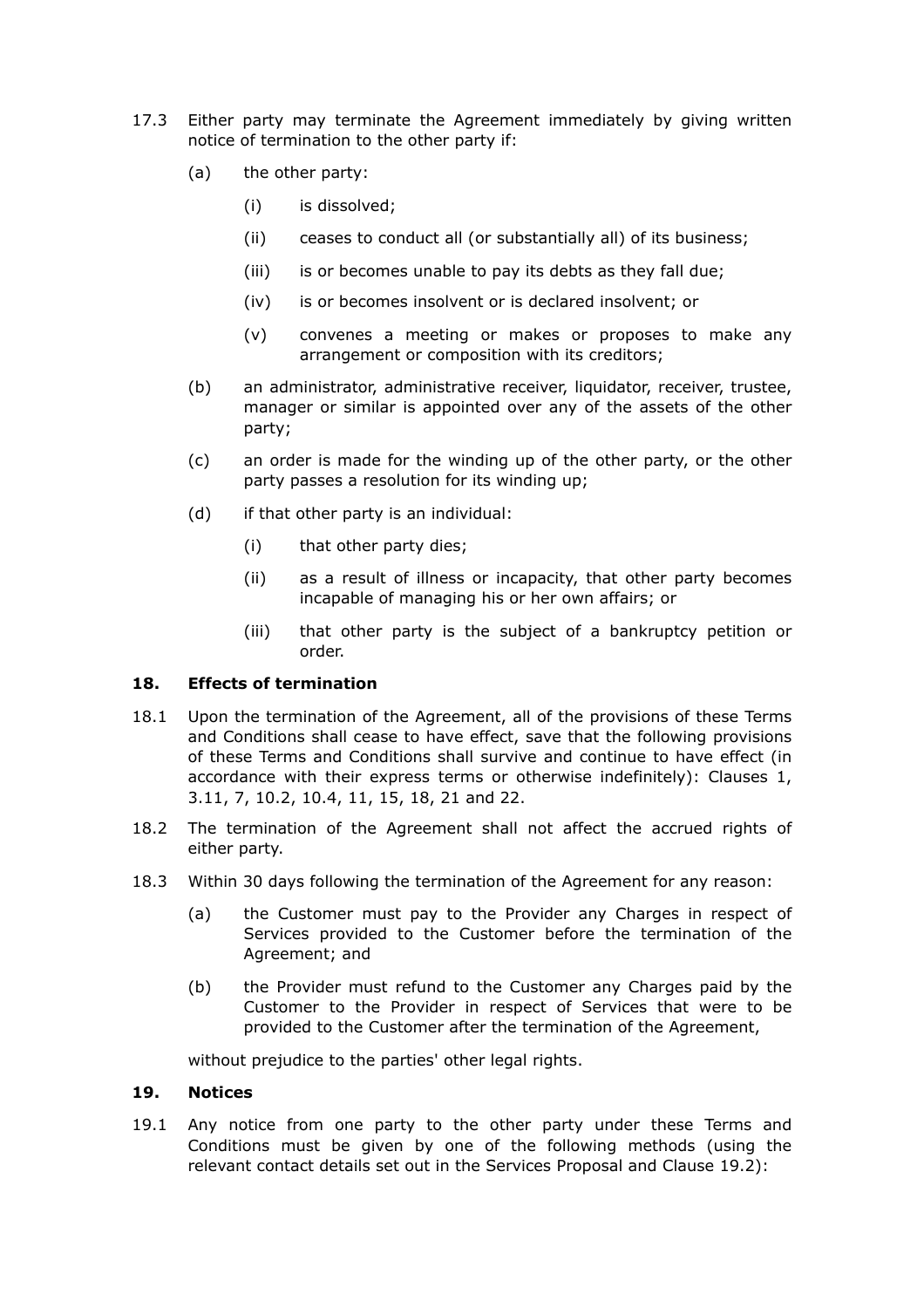- (a) delivered personally or sent by courier, in which case the notice shall be deemed to be received upon delivery;
- (b) sent by recorded signed-for post, in which case the notice shall be deemed to be received 2 Business Days following posting;

 providing that if the stated time of deemed receipt is not within Business Hours, then the time of deemed receipt shall be when Business Hours next begin after the stated time.

- 19.2 The Provider's contact details for notices under this Clause 19 are as follows: Katalysis Net Ltd, 65 High Street, Harpenden, Herts AL5 2SL;
- 19.3 The addressee and contact details set out in Section 4 of the Services Order Form and Clause 19.2 may be updated from time to time by a party giving written notice of the update to the other party in accordance with this Clause 19.

#### **20. Subcontracting**

- 20.1 The Provider may subcontract any of its obligations under the Agreement.
- 20.2 The Provider shall remain responsible to the Customer for the performance of any subcontracted obligations.
- 20.3 Notwithstanding any other provision of these Terms and Conditions, the Customer acknowledges and agrees that the Provider may subcontract to any reputable third party hosting business the hosting of the Platform and the provision of services in relation to the support and maintenance of elements of the Platform.

#### **21. General**

- 21.1 No breach of any provision of the Agreement shall be waived except with the express written consent of the party not in breach.
- 21.2 If any provision of the Agreement is determined by any court or other competent authority to be unlawful and/or unenforceable, the other provisions of the Agreement will continue in effect. If any unlawful and/or unenforceable provision would be lawful or enforceable if part of it were deleted, that part will be deemed to be deleted, and the rest of the provision will continue in effect (unless that would contradict the clear intention of the parties, in which case the entirety of the relevant provision will be deemed to be deleted).
- 21.3 The Agreement may not be varied except by a written document signed by or on behalf of each of the parties.
- 21.4 The Customer hereby agrees that the Provider may assign the Provider's contractual rights and obligations under the Agreement to any third party. The Customer must not without the prior written consent of the Provider assign, transfer or otherwise deal with any of the Customer's contractual rights or obligations under the Agreement.
- 21.5 The Agreement is made for the benefit of the parties, and is not intended to benefit any third party or be enforceable by any third party. The rights of the parties to terminate, rescind, or agree any amendment, waiver, variation or settlement under or relating to the Agreement are not subject to the consent of any third party.